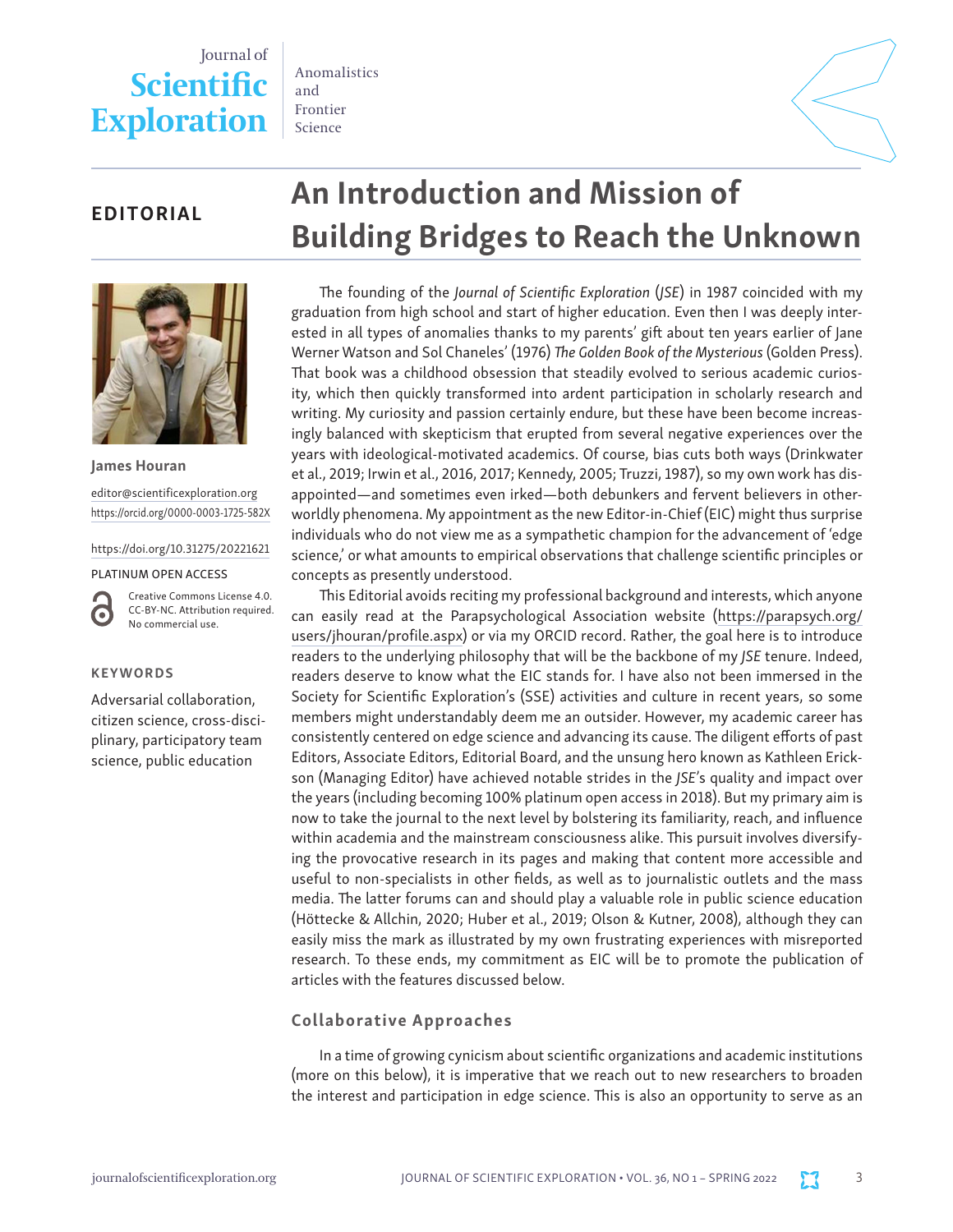example of how science ought to be more fairly conducted, interpreted, and shared. Thus, studies leveraging different fields or methodologies can facilitate this goal and help to ensure that our work properly 'connects' to the concepts and empirical findings of other disciplines.

In this spirit, we strongly encourage submissions that build bridges by being collaborative in nature (Aboelala et al., 2007). This can happen in different ways. "Multidisciplinarity draws on knowledge from different disciplines but stays within their boundaries. Interdisciplinarity analyzes, synthesizes, and harmonizes links between disciplines into a coordinated and coherent whole. Transdisciplinarity integrates the natural, social, and health sciences in a humanities context, and transcends their traditional boundaries" (Choi & Pak, 2006, p. 351). Transdisciplinary approaches also include non-academic stakeholders in the process of knowledge production (Rigolot, 2020). It has been argued that research is increasingly being conducted in teams like these and that transdisciplinary teams are best able to address *complex* challenges (Tebes et al., 2014). Of course, edge science is inherently defined by dilemmas of ambiguity, nuance, and complexity.

 In terms of corresponding changes to the *JSE*, we will actively solicit and support research that involves public engagement in science via approaches such as 'citizen science' (Bonney et al., 2014) and "participatory team science' (Tebes & Tai, 2018). For instance, some authors contend that hundreds of thousands of enthusiastic laypeople around the world can conceivably be trained to act as citizen scientists in certain field studies in parapsychology (Hill et al., 2019; Laythe et al., 2021, 2022). This could eventually lead to well-coordinated citizen science projects that parallel those routinely embraced across different disciplines including ornithology (see: [https://www.birds.cornell.](https://www.birds.cornell.edu/citizenscience) [edu/citizenscience](https://www.birds.cornell.edu/citizenscience)) and astronomy (see: [https://science.](https://science.nasa.gov/citizenscience) [nasa.gov/citizenscience\)](https://science.nasa.gov/citizenscience). The same vision easily applies to other areas of edge science, such as ufology (e.g., certified MUFON field investigators) and cryptozoology (e.g., The Bigfoot Field Researchers Organization). But these niche topics are a minority among the vast array of controversies, paradoxes, and anomalies that remain elusive within mainstream biology, cosmology, geology, history, meteorology, physics, medicine, and the social sciences. More participatory team science is clearly needed everywhere (Hall et al., 2018). Plus, we envision mandatory data sharing obligations to avoid thorny issues related to the validation or further analysis of published outcomes (see, e.g., Nelson, 2016). All this aims to increase cooperation, balance, transparency, and validity concerning the research published in the *JSE* (for a discussion, see Ioannidis, 2005).

#### Cumulative Model-Building and Theory-Formation

Dare it be said that, over time, we 'anomalists' might have bought into our 'fringe' positions more than has been helpful or needed. Of course, a consequence of continual social, cultural, and scientific isolation is that we start to see the boundaries of our science as purely residing within journals that specifically cater to our interests or approaches. And all of us become citation heavy with respect to these journals, including perhaps the *JSE*. The edge science community has isolated itself, in part, due to insufficiently tapping into broader areas of mainstream science which very importantly informs and contextualizes our empirical work. Some scientific models have supremely powerful predictive capabilities and so salient deviations from such frameworks should be done with extreme care and caution. Relatedly, and certainly within premier journals, a failure to conduct a thorough, accurate, and up-todate literature review identifying an important problem and placing the study in suitable context is consistently identified as one of the top reasons for article rejection in some journals (Maggio et al., 2016).

Thus, one of my goals is to encourage and facilitate comprehensive and inclusive empirical discourse on topics versus publishing merely standalone or 'silo' papers that lack a broader and relevant context or framework. Shon (2014) described the issue as academics always trying to reinvent the wheel, instead of understanding that scientific model-building and theory-formation is more like 'wheel modification.' Vipond (1996) more candidly cautioned researchers not to "expect to develop your own knowledge claim without first examining and understanding those of other scholars. Claims are seldom completely original; instead, they are connected to, and grow out of, the claims of others" (p. 39). Accordingly, articles in the *JSE* will be pushed to more explicitly build on or extend current research and theory (e.g., Lange, 2017) or to show how specific anomalies refine or refute existing assumptions in academia (e.g., Walach & Schmidt, 2005). This campaign will also include a series of peer-reviewed invited papers and commentaries to stoke constructive debate, inspire innovative thinking, and drive new investigations.

#### Readability and Utility of Conceptual Arguments and Empirical Findings

Not only do we hope to further connect the *JSE* with other fields of science but also we openly welcome the wealth of 'citizen scientists' and lay readers who are interested in our various pursuits. To the former, we are instituting for research papers a closing subsection called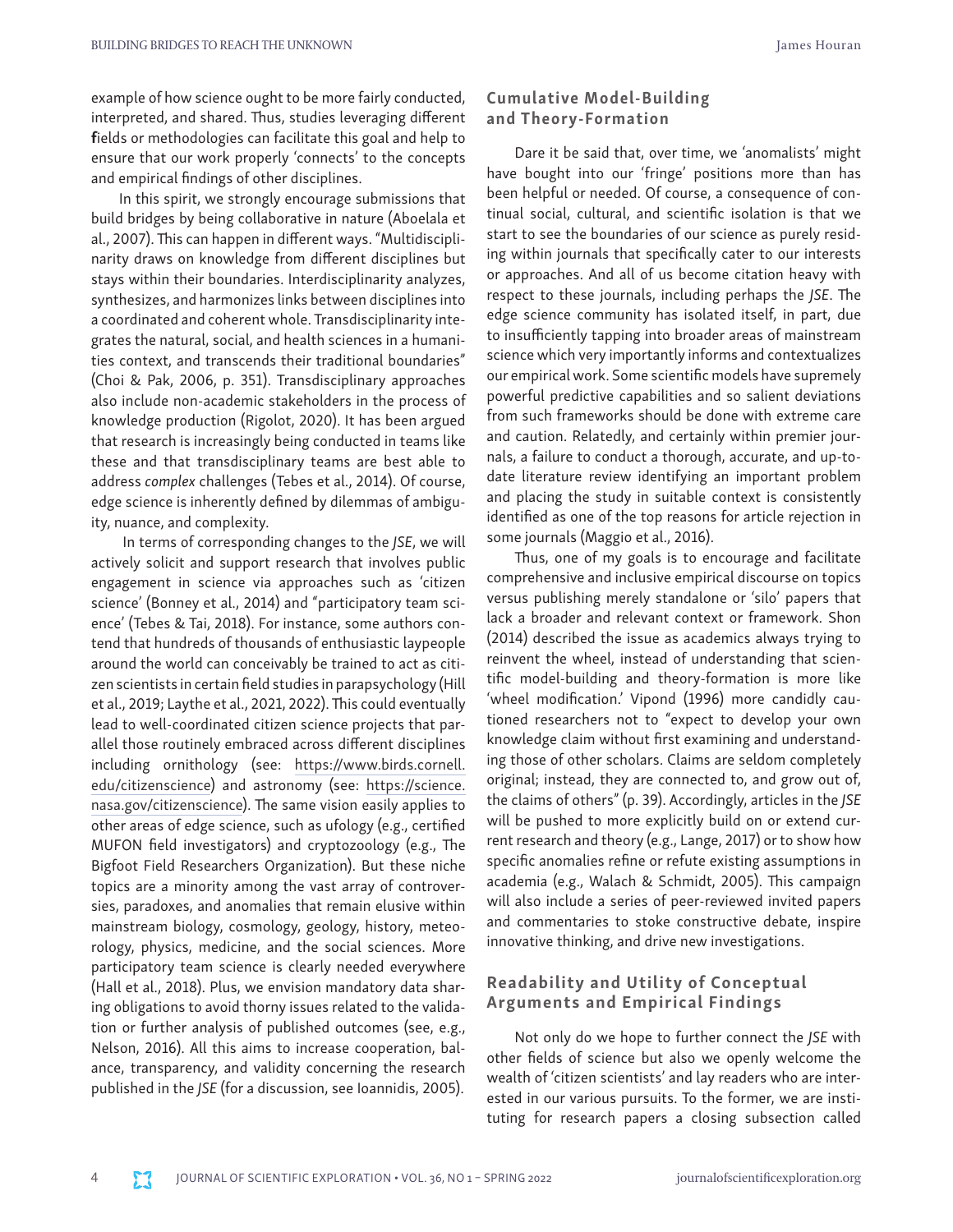'Implications and Applications' that will succinctly summarize or explain how the study's methods or findings potentially inform other fields of study. To the latter, however, a campaign of readability and utility also involves articulating and communicating concepts to non-technical audiences. This includes the mass media and general public, whose constant interest and support certainly helps to sustain edge science (McClenon, 1984/2016). Part of the first steps in this endeavor is to address both the accessibility of research findings and their implications that can translate to the general public and mass media. On this point, there is a push in certain academic circles for the use of 'lay summaries (or abstracts)' to complement or replace technical summaries (Kuehne & Olden, 2015). Recognizing that it can sometimes be difficult for scientists to communicate effectively with generalist audiences and the press, it remains a necessary step of *JSE*'s outreach. The literature already contains cogent guidance on this issue (Salita, 2015), and our editorial team will certainly be available for resources and assistance as we transition.

These focus areas are incorporated in our updated *JSE* Author Guidelines [https://journalofscientificexploration.](https://www.scientificexploration.org/docs/JSE_Ethics_Policy.pdf) [org/index.php/jse/about/submissions](https://www.scientificexploration.org/docs/JSE_Ethics_Policy.pdf), which are complemented by other important changes. Readers will hopefully appreciate the *JSE*'s new and larger format. Reflecting on it now, *The Golden Book of the Mysterious* engaged me so effectively, in part, because it brought information to life via highly readable content that was reinforced by memorable illustrations. This is unsurprising given that research suggests 'high-strangeness' (e.g., ghosts) has a particularly strong and enduring 'brand personality' precisely because diverse audiences can interact or participate in these topics as narrative constructions (Hill et al., 2018, 2019; Houran et al., 2020). But I digress. Tremendous appreciation goes to the team of Kathleen Erickson, Garret Moddel, Mark Urban-Lurain, and Annalisa Ventola for spearheading this redesign. Also note that three of my Ph.D. colleagues have agreed to join our mission and complement the excellent assembly of current Associate Editors: Rense Lange (the most brilliant statistician and predictive analytics professional known to me), Brian Laythe (an experienced field researcher with a passion for innovative methodologies, public education, and citizen science), and Álex Escolà-Gascón (applied mathematician and strong generalist in the social sciences). No doubt we will continue to extend and round-out the Editorial Team in due course.

As part of my introduction as EIC, this issue includes an essay that Laythe and I originally submitted to the Bigelow Institute for Consciousness Studies (BICS) contest on the best evidence for postmortem survival (see, e.g., Blumenthal, 2021). Our thesis did not place in the competition, but we heartily congratulate those colleagues whose arguments did. Still, the main value of that exercise for me was the opportunity to think and argue counterpoint to my normally skeptical leanings.1 Maybe it was recreational to *play chess against oneself* (e.g., Shand, 2014) or perhaps therapeutic to engage in a type of *self-talk,* i.e., our inner voice that combines conscious thoughts and unconscious beliefs and biases to help interpret and process questions, ideas, or experiences (e.g., Fernyhough, 2016). Ultimately, though, it was educational being a '*devil's advocate'* to my own ideas and assumptions (e.g., Charlan, Brown, & Rogers, 2001). Regardless, we purposely designed our essay as an adversarial collaboration that empirically weighed the purported empirical evidence *for* and *against* the survival hypothesis to arrive at a net probability. It thus illustrates and reinforces several of the approaches sought for new *JSE* submissions as outlined earlier. Hopefully, this essay also tangibly demonstrates to the readership that their new EIC is suitably open-minded, curious, and data-driven.

There have been several journals devoted to topics in edge science, albeit some sadly are now defunct. Occasionally, more mainstream periodicals also solicit conceptual and empirical articles that 'foster the diversity and debate upon which the scientific process thrives; ideas with a great deal of observational support and hypotheses where experimental support is yet fragmentary'—a sentiment lucidly explored in David Horrobin's (1975) rousing editorial that introduced the broad-minded journal *Medical Hypotheses*. His position statement is as relevant today as when it was first published, maybe even more so. Yes, it is an admirable that some journals deliberately seek to disseminate and debate controversial ideas, but it is also disheartening that this stance should itself be controversial, as research should serve solely to push the boundaries of knowledge. The problem is not just that the general public perceives ideological bias in research and reporting (MacCoun & Paletz, 2009) but that implicit agendas, in fact, do exist (e.g., Eitana et al., 2018; Honeycutt & Jussim, 2020; Silander et al., 2020).

To me, this situation is greatly worsened by two forces tainting mainstream consciousness and conversation: (a) the failure of many scientific authorities in political positions, academic institutions, or the public spotlight to rigorously defend academic freedom and necessary open debate on empirical matters (e.g., climate change science or pandemic issues), and (b) the rise and normalization of big tech's frequently dubious 'fact checking' and censorship that sabotages data-driven dissent on certain issues with ease and impunity but lacking academic or moral authority. The public is therefore justified to view the 'scientific community' and 'news media' with incredulity and downright scorn. The sociopolitical mantra of 'follow the science' simply rings hollow. Indeed, many commentators on current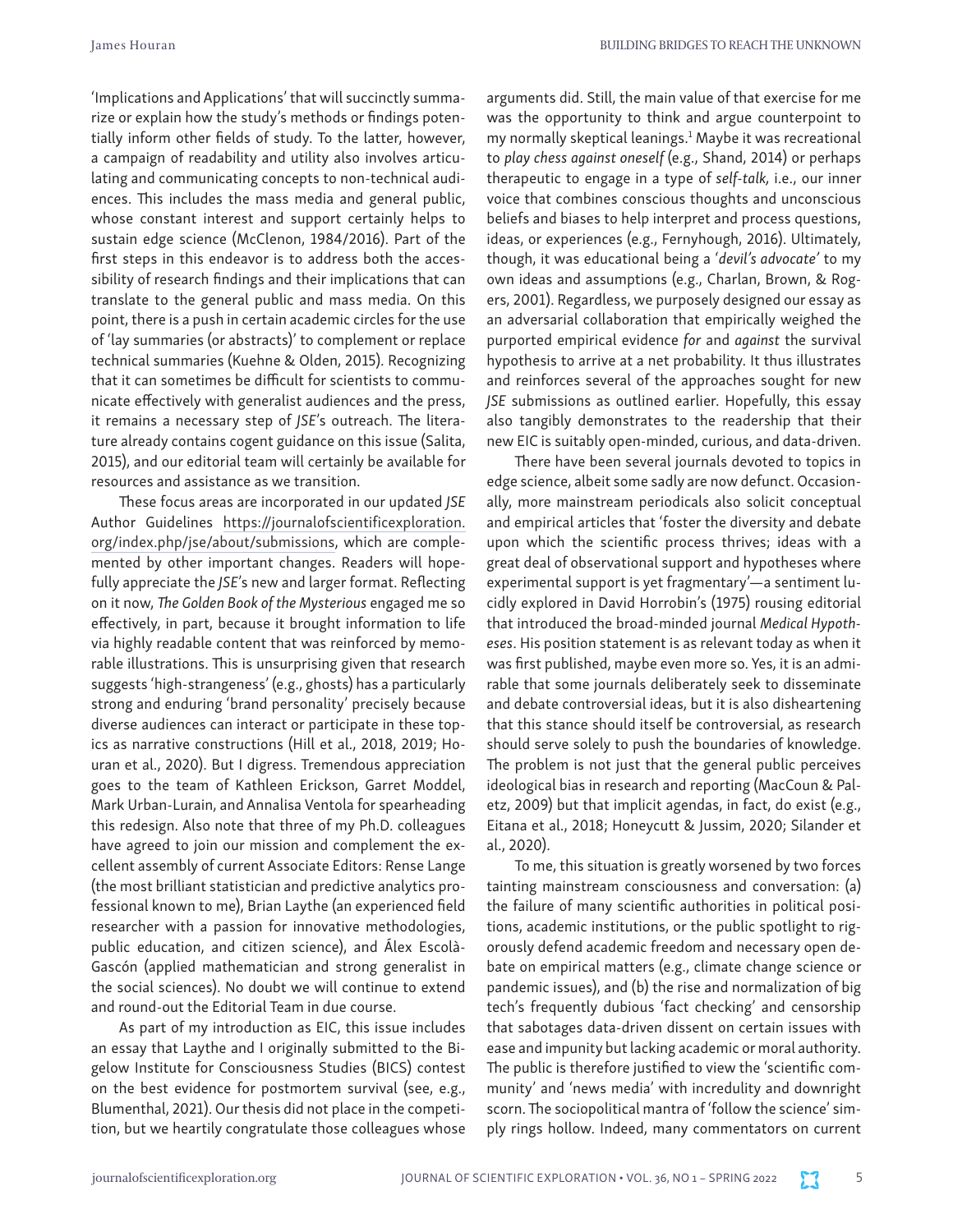events and academic authorities who thoughtfully question popular narratives have been ridiculed by the press as 'conspiracy theorists'—a loaded and misguided term (Wood, 2016). But such maverick voices have arguably been more correct about pertinent issues in recent years than many journalists, politicians, and even some high-profile academics who are empowered to shape public policy and educational norms. Therefore, I relish the thought of our journal playing devil's advocate to many biased or unproven assumptions that proliferate in mainstream academia and public discourse; that is, for this forum to serve as a dependable, accessible, and best-in-class outlet of grounded insights and observations that challenge *what* we think we know . . . and *how* and *why* we think we know it.

Accordingly, the *JSE* is uniquely positioned among various journals to present a wide swath of studies that can inform and integrate normally disparate disciplines, constructively confront current scientific thought, and help to shape and sharpen future research across all areas of science. It is humbling and daunting to follow in the footsteps of distinguished thinkers and writers who previously served as EIC, but my firm conviction is that the editorial team will realize many more important advancements with the dedicated support and active participation of our readership. Hopefully this encompassing philosophy and mission resonate with formal SSE members, as well as with those informal but interested students and scholars who collectively share our passion for discovery. However, 'interest' alone is not enough; progress and impact will come only from 'energy and momentum.' Mission statements are nice but most useful, in my opinion, when they are a clear call to action. And with that, let me close. Now is the time for us to purposefully work together to build the necessary bridges that lead to unknown territories, untapped knowledge, and a deeper understanding of reality—whatever that turns out to be.

#### **NOTE**

<sup>1</sup> Maybe we will also prepare a rebuttal to our proffered arguments at some point, akin to the next move in the chess match against myself (see e.g., Colombo & Sprenger, 2014).

#### ACKNOWLEDGEMENTS

The opinions expressed here are solely those of the author and the usual disclaimers apply. Special appreciation to Stephen Braude for his past service to the Journal, present support with the editorial transition, and ongoing mentorship to ensure my tenure will be successful.

#### REFERENCES

- Aboelela, S. W., Larson, E., Bakken, S., Carrasquillo, O., Formicola, A., Glied, S. A., Haas, J., & Gebbie, K. M. (2007). Defining interdisciplinary research: Conclusions from a critical review of the literature. *Health Services Research, 42,* 329–346. [https://doi.org/10.1111/j.1475-](https://doi.org/10.1111/j.1475-6773.2006.00621.x) [6773.2006.00621.x](https://doi.org/10.1111/j.1475-6773.2006.00621.x)
- Blumenthal, R. (2021, January 24). Buying a peek at the hereafter. *New York Times*, Section ST, p. 1. (see also [https://www.nytimes.com/2021/01/21/style/robert](https://www.nytimes.com/2021/01/21/style/robert-bigelow-UFOs-life-after-death.html)[bigelow-UFOs-life-after-death.html](https://www.nytimes.com/2021/01/21/style/robert-bigelow-UFOs-life-after-death.html))
- Bonney, R., Shirk, J. L., Phillips, T. B., Wiggins, A., Ballard, H. L., Miller-Rushing, A. J., & Parrish, J. K. (2014). Next steps of citizen science. *Science*, *343*, 1436–1437. <https://doi.org/10.1126/science.1251554>
- Charlan, N., Brown, K., & Rogers, J. (2001). Devil's advocate versus authentic dissent: Stimulating quantity and quality. *European Journal of Social Psychology, 31,*  707–720. <https://doi.org/10.1002/ejsp.58>
- Choi, B. C., & Pak, A. W. (2006). Multidisciplinarity, interdisciplinarity and transdisciplinarity in health research, services, education and policy: 1. Definitions, objectives, and evidence of effectiveness. *Medecine Clinique et Experimentale [Clinical and Investigative Medicine], 29,* 351–364.
- Colombo, M., & Sprenger, J. (2014). The predictive mind and chess-playing: A reply to Shand. *Analysis, 74,* 603– 608. <http://www.jstor.org/stable/24671378>
- Drinkwater, K., Laythe, B., Houran, J., Dagnall, N., O'Keeffe, C., & Hill, S. A. (2019). Exploring gaslighting effects via the VAPUS model for ghost narratives. *Australian Journal of Parapsychology, 19,* 143–179.
- Eitana, O., Viganolab, D., Inbarc, Y., Dreber, A., Johannesson, M., Pfeiffer, T., Thaua, S., & Uhlmann, E. L. (2018). Is research in social psychology politically biased? Systematic empirical tests and a forecasting survey to address the controversy. *Journal of Experimental Social Psychology, 79,* 188–199*.* [https://doi.org/10.1016/j.](https://doi.org/10.1016/j.jesp.2018.06.004) [jesp.2018.06.004](https://doi.org/10.1016/j.jesp.2018.06.004)
- Fernyhough, C. (2016). *The voices within: The history and science of how we talk to ourselves.* Profile Books.
- Hall, K. L., Vogel, A. L., Huang, G. C., Serrano, K. J., Rice, E. L., Tsakraklides, S. P., & Fiore, S. M. (2018). The science of team science: A review of the empirical evidence and research gaps on collaboration in science. *American Psychologist, 73,* 532–548. [https://doi.](https://doi.org/10.1037/amp0000319) [org/10.1037/amp0000319](https://doi.org/10.1037/amp0000319)
- Hill, S. A., O'Keeffe, C., Laythe, B., Dagnall, N., Drinkwater, K., Ventola, A., & Houran, J. (2018). "Meme-spirited": I. A VAPUS model for understanding the prevalence and potency of ghost narratives. *Australian Journal of Parapsychology, 18,* 117–152.
- Hill, S. A., Laythe, B., Dagnall, N., Drinkwater, K., O'Keeffe, C., Ventola, A., & Houran, J. (2019). "Meme-spirited":